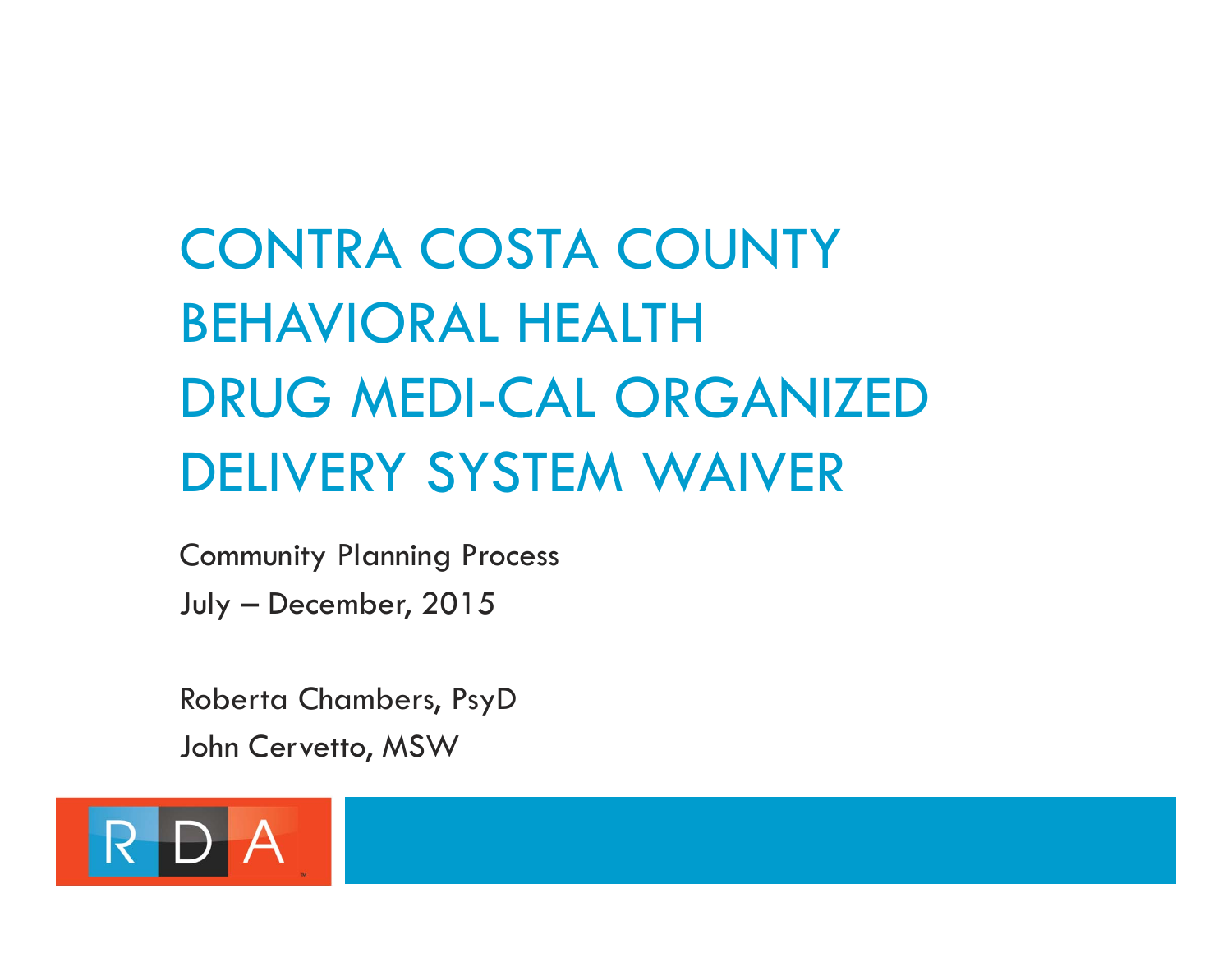### What is our objective today?

**2**



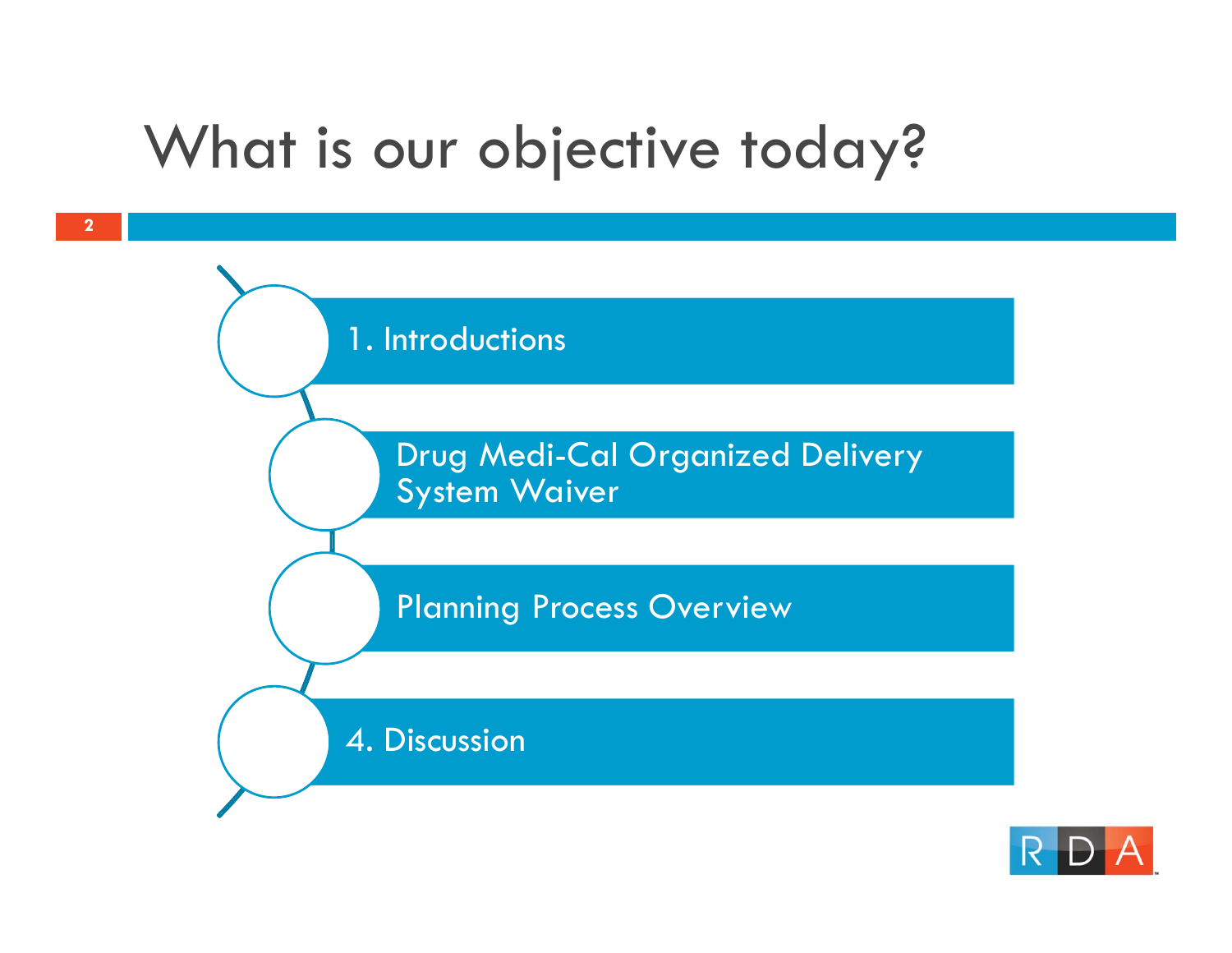### Who is RDA?

**3**

- $\Box$  Mission-driven consulting firm that supports public sector agencies to through strategic planning, program evaluation, and grant writing
- $\Box$  Integrate training and education are included in all engagement events
- $\Box$ Stakeholder input is gathered at multiple opportunities in the process
- $\Box$ Extensive experience working in

Contra Costa County:

- $\Box$ Health Care Integration Evaluation
- П AB109 Reentry Evaluation
- □ MHSA Planning
- AB1421 Planning



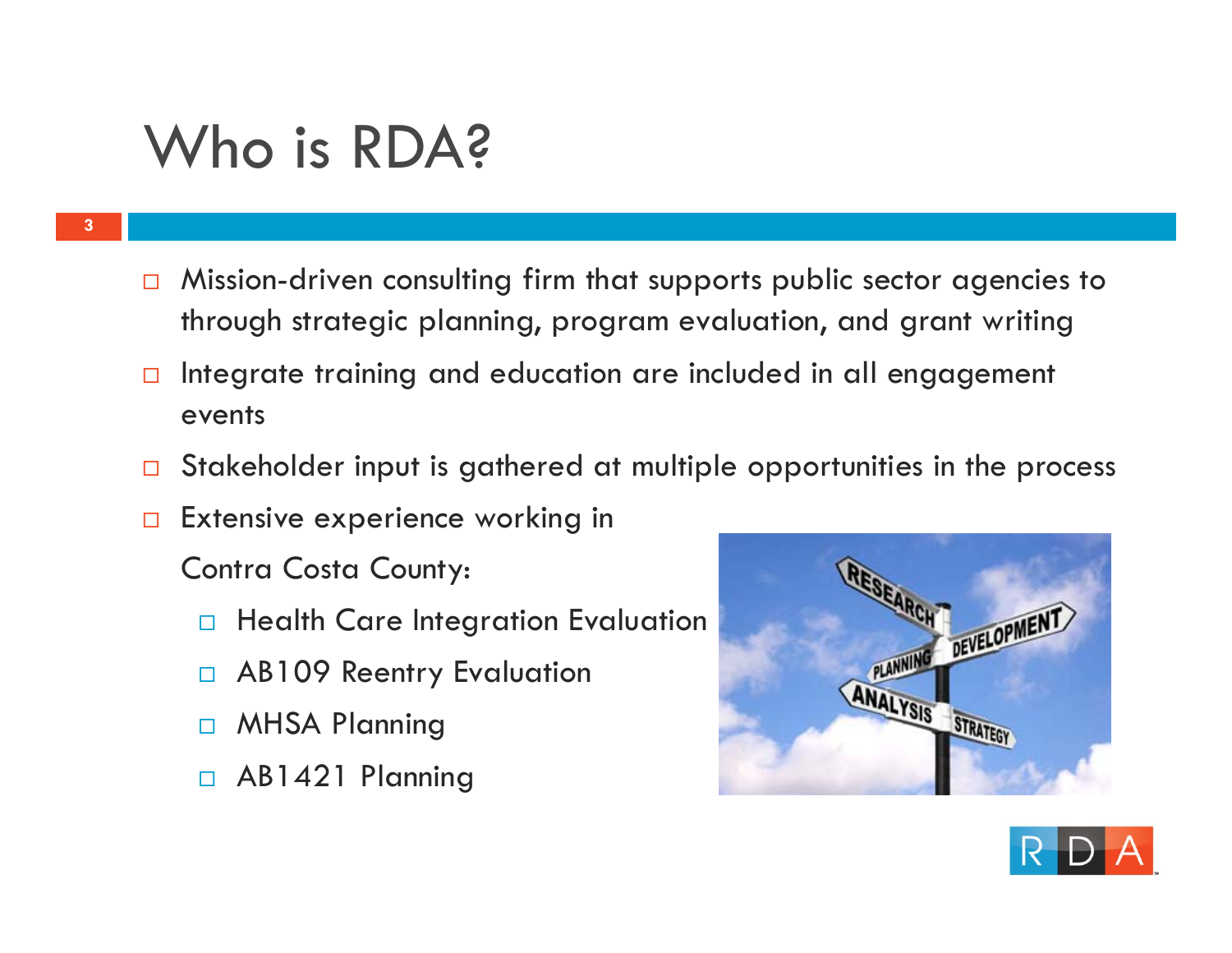

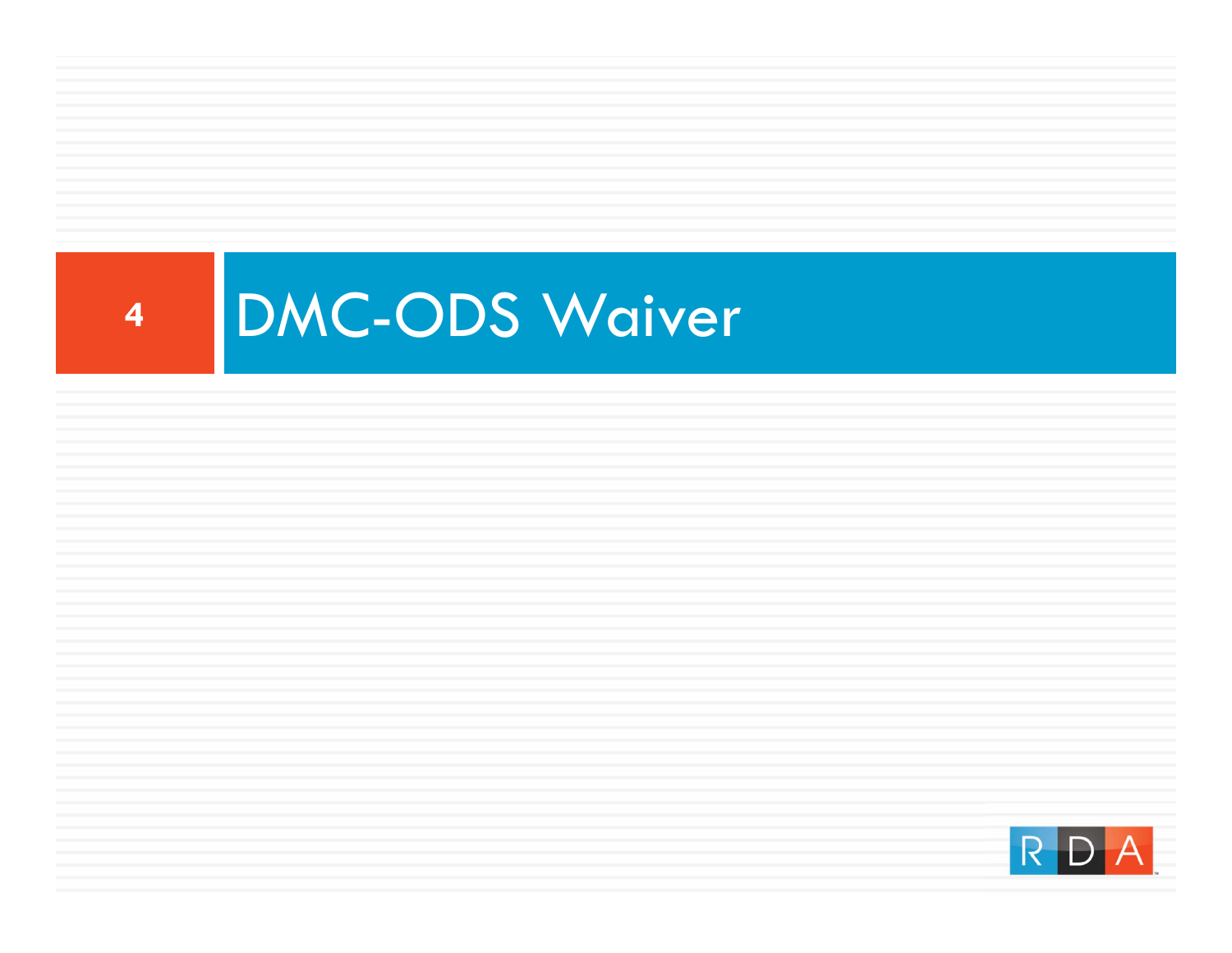### What is the DMC-ODS Waiver?

Drug Medi-Cal Organized Delivery System (DMC-ODS) California Section 1115 "Bridge to Reform" Demonstration Waiver

- $\Box$  Provides for Medi-Cal reimbursement of additional modalities (e.g. residential) and new benefits (e.g. case management) in counties that opt in to the Waiver.
- $\Box$ Increases funding for AOD service delivery
- $\Box$ Improves AOD service delivery

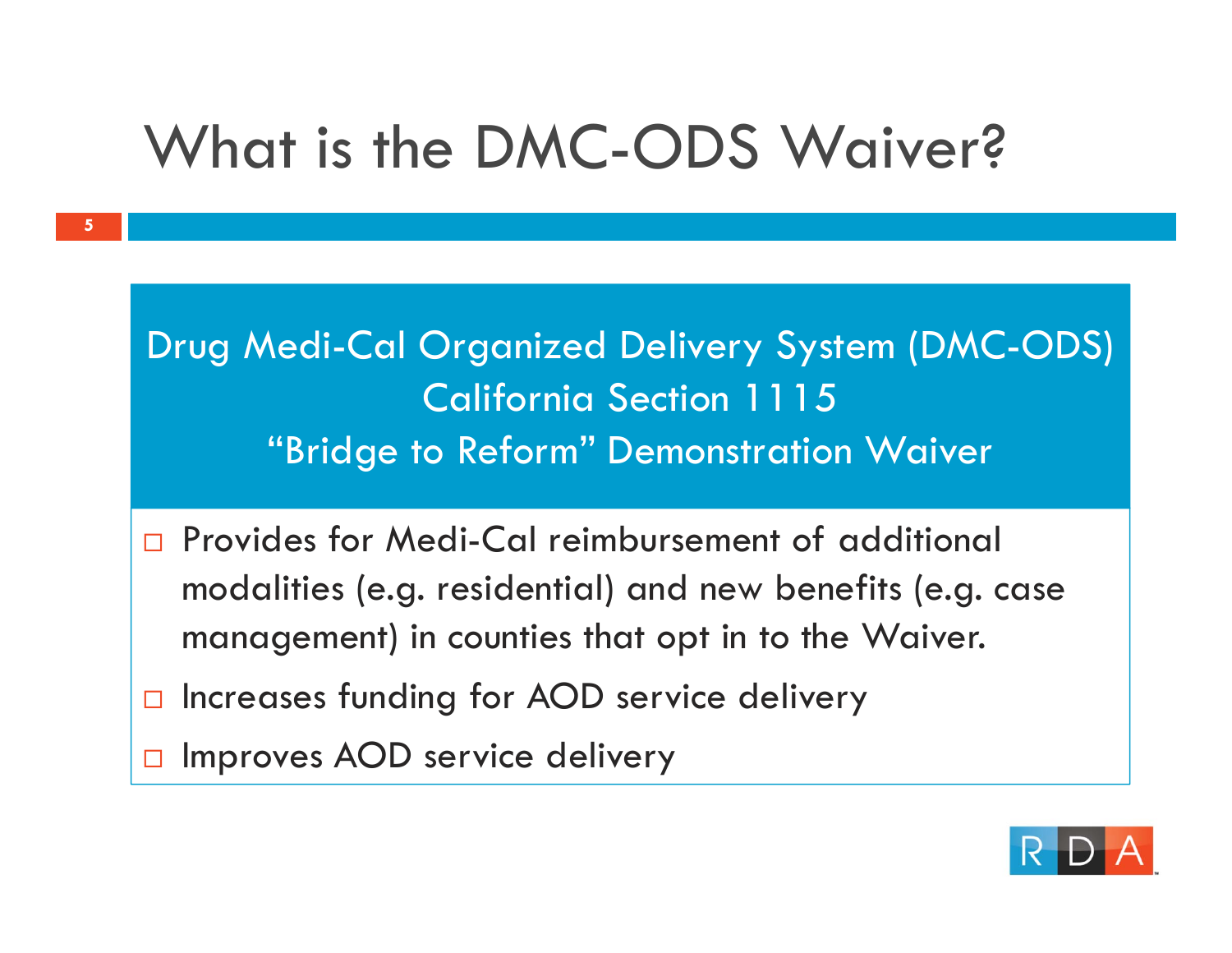### What are the Waiver's objectives?

- **6**
- □ Improve DMC service delivery
- $\Box$ Ensure greater local control and coordination
- □ Promote evidence-based practices (EBPs) in
	- **O** Substance abuse treatment
	- **O** Cross-system coordination
- □ Create consumer-focused continuum of care
- $\Box$  Increase achievement of sustainable recovery
- □ Decrease system healthcare costs
- $\Box$  **Increase County authority and accountability**

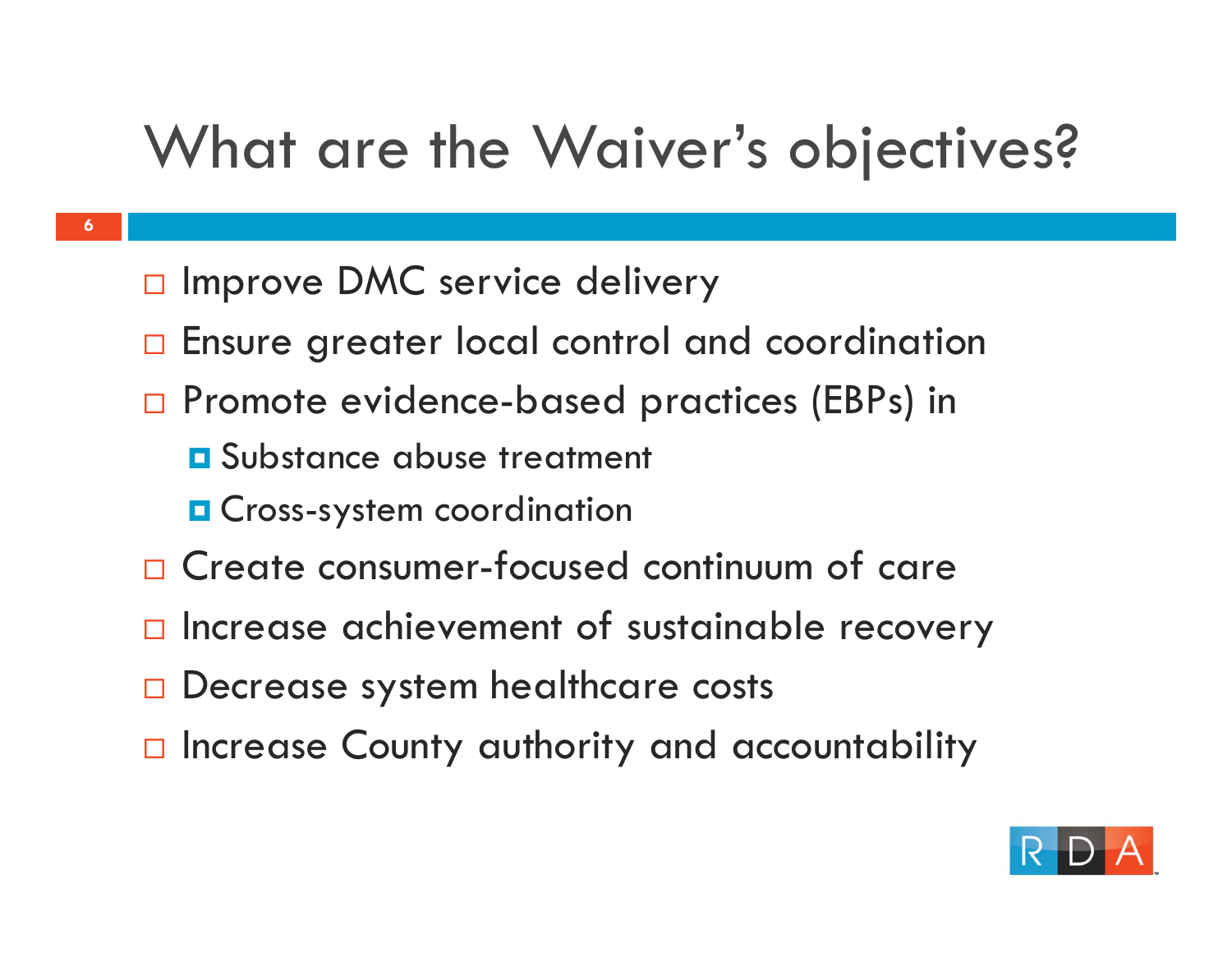# What does the DMC-ODS Waiver

#### require?

- **7**
- □ Counties develop a compliant DMC-ODS Implementation Plan that:
	- **P** Provides a continuum of care modeled after the ASAM criteria for SUD, including:
		- **NATA Withdrawal Management**
		- **Residential Services**
		- **Intensive Outpatient**
- **Recovery Services**
- **E** Case Management
- **Physician Consultation**
- **Opioid Treatment Programs**
- **Q** Aligns the SUD delivery system with evidence based practices

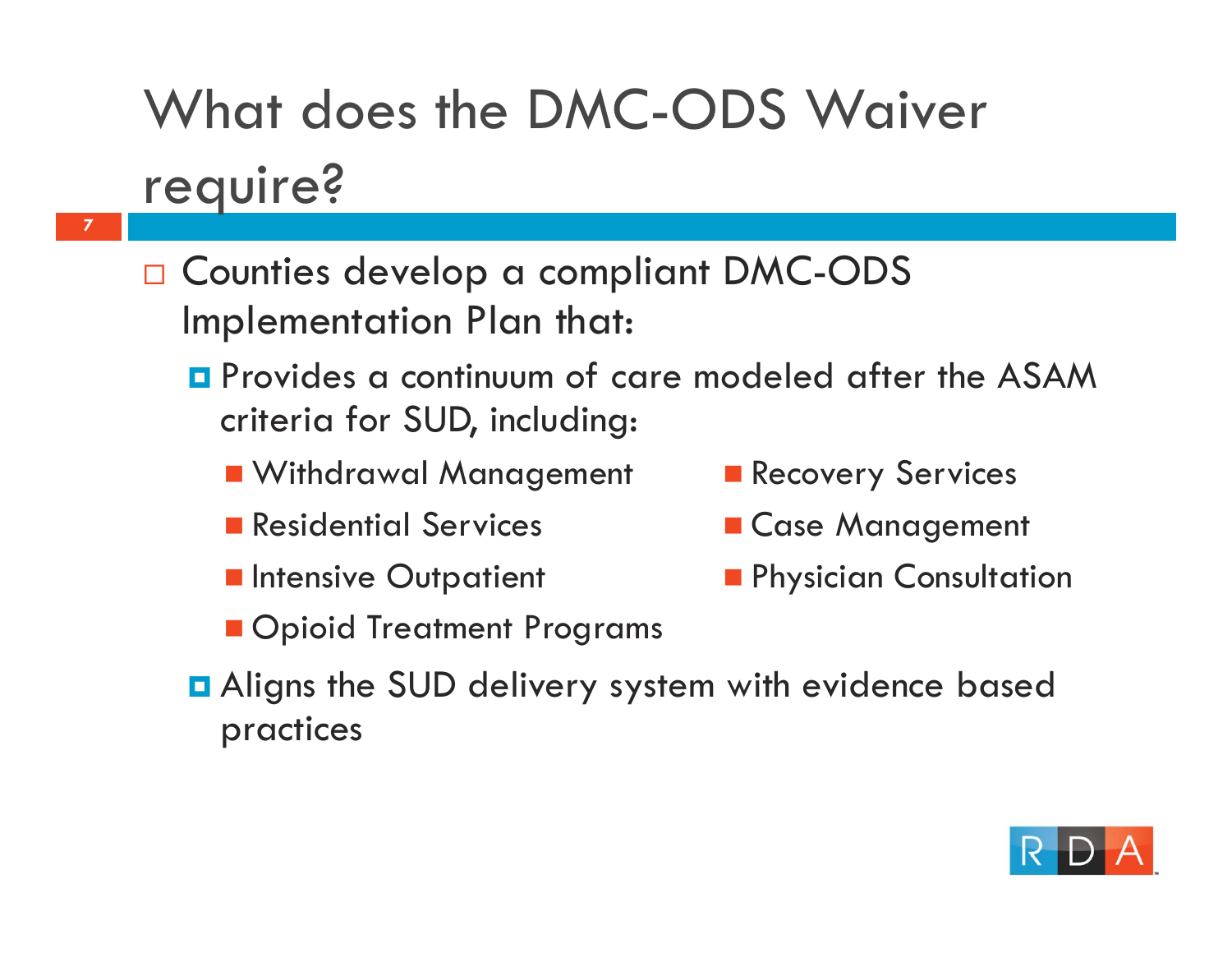#### What elements must the plan include?

- 1. Collaborative Process
- 2. Client Flow
- 3. Treatment Services
- 4. Expansion of Services
- 5. Mental Health Integration
- 6. Physical Health Integration
- 7. Access
- 8. Training
- 9. Technical Assistance
- 10. Quality Assurance
- 11. Evidence Based Practices
- 12. Assessment
- 13. Regional Model
- 14. Case Management
- 15. MOUs w/ Managed Care
- 16. Telehealth Services
- 17. Contracting
- 18. Additional Medication Assisted Treatment (MAT)
- 19. Residential Authorization

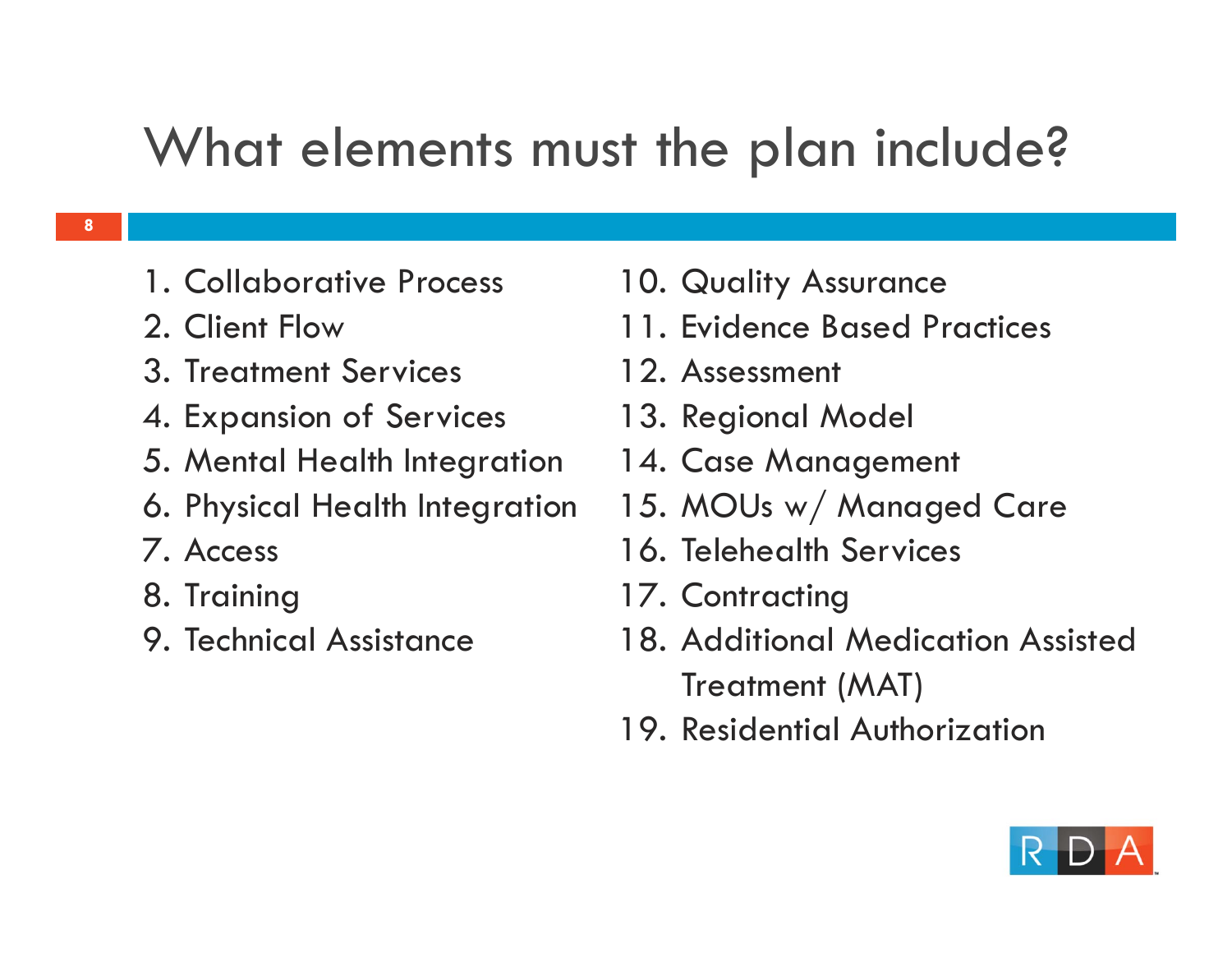

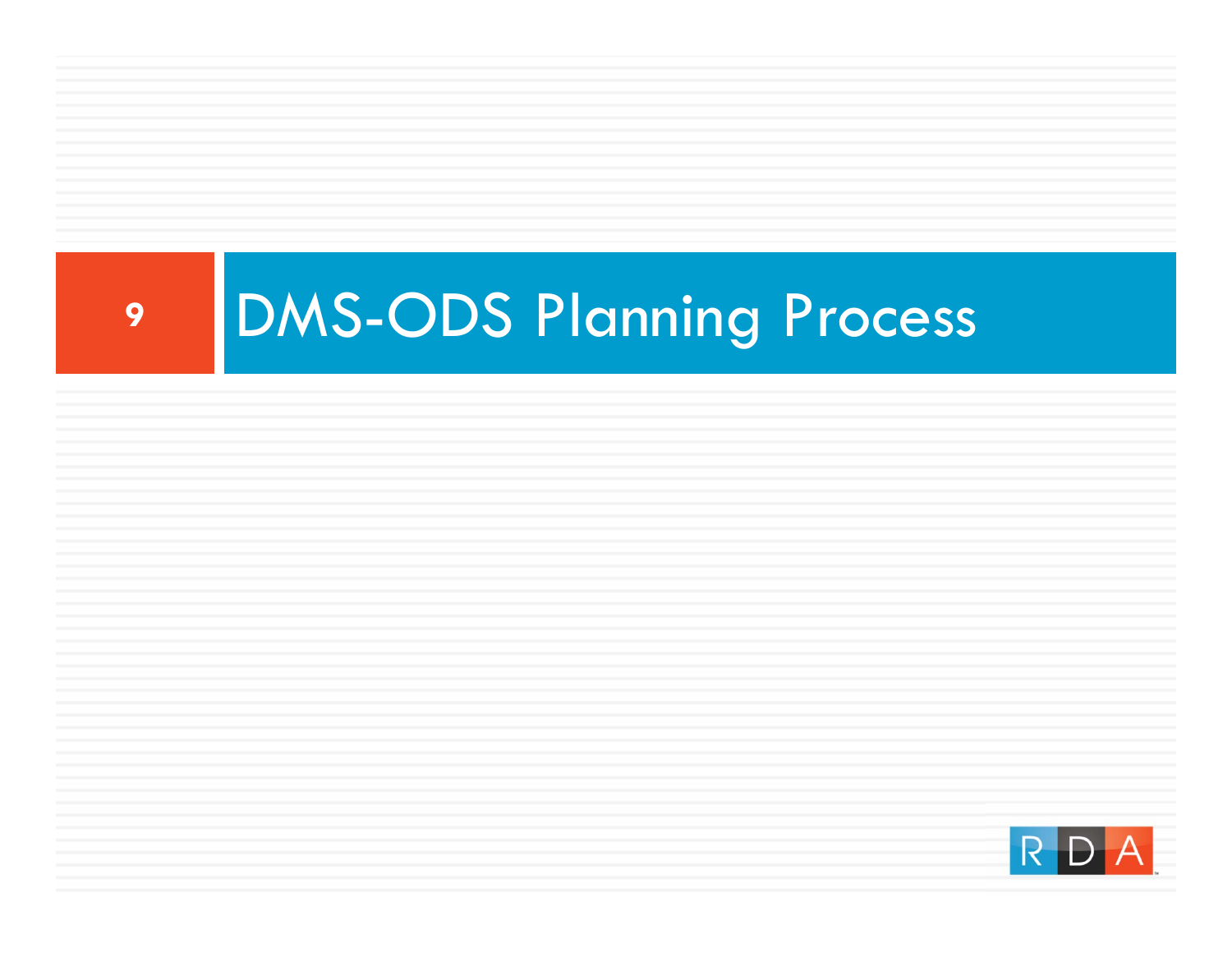### What is the planning process?

| <b>Activities</b>                                                                               | <b>Deliverables</b>                                                                         |
|-------------------------------------------------------------------------------------------------|---------------------------------------------------------------------------------------------|
| <b>Phase I: Project Launch and Discovery</b>                                                    |                                                                                             |
| • Kickoff Meetings with CCBHS and<br><b>Stakeholders</b>                                        | V Waiver and Planning Process<br><b>PowerPoint Presentation</b>                             |
| <b>Phase II: AODS System Assessment</b>                                                         |                                                                                             |
| • Provider Survey<br>• Staff/Provider Discussion Groups<br>• Consumer/Family Town Hall Meetings | $\checkmark$ AODS System Map<br>V AOD Client Process Flow Map<br>✔ AODS System Gap Analysis |
| <b>Phase III: Implementation Strategy Development</b>                                           |                                                                                             |
| • Access, Continuum of Care,<br><b>Administrative Workgroups</b>                                | <b>Draft Implementation Plan</b><br><b>Strategies</b>                                       |
| <b>Phase IV: Implementation Plan Development</b>                                                |                                                                                             |
| • Implementation Plan Development                                                               | <b>Implementation Plan</b>                                                                  |

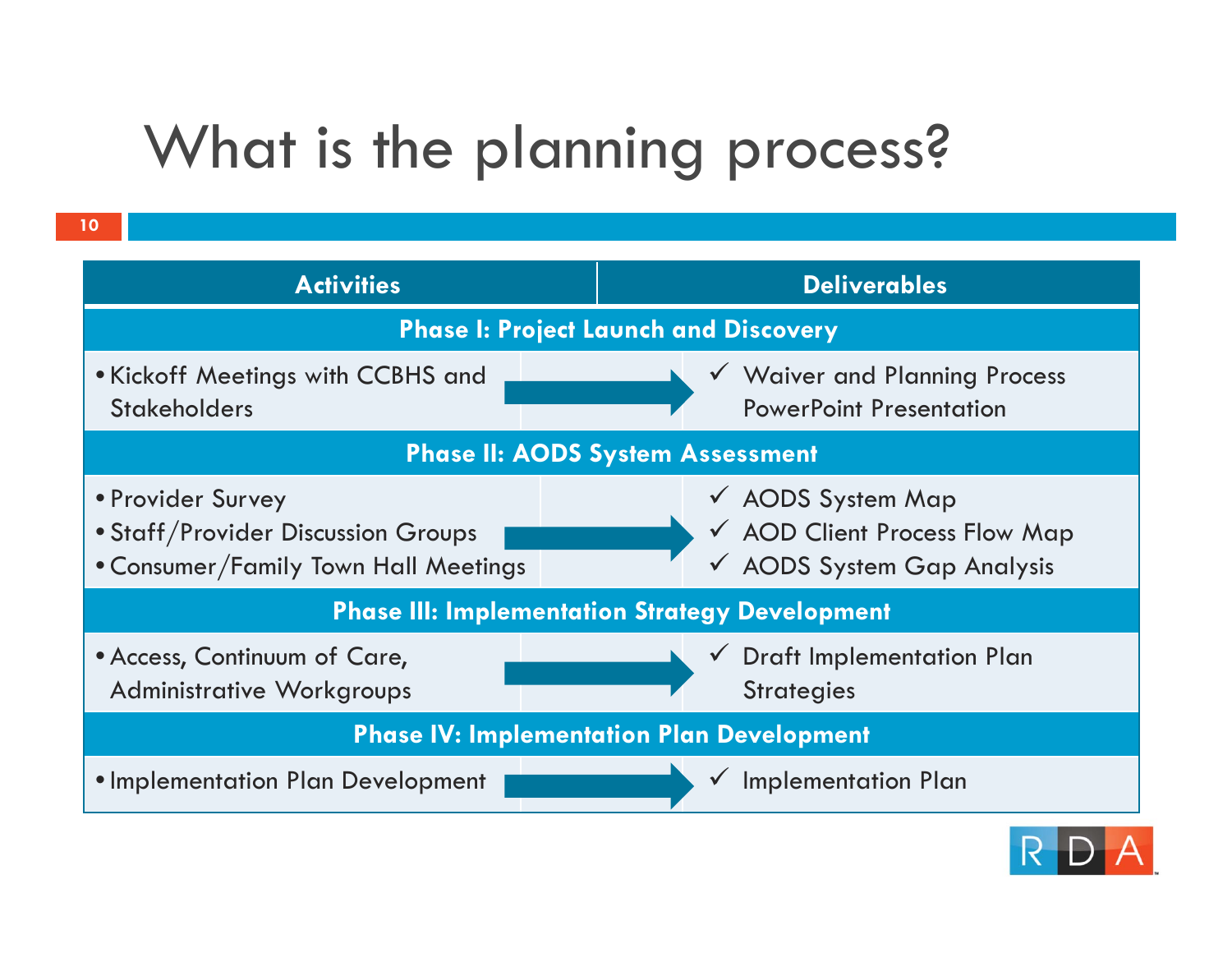### What is the project timeline?



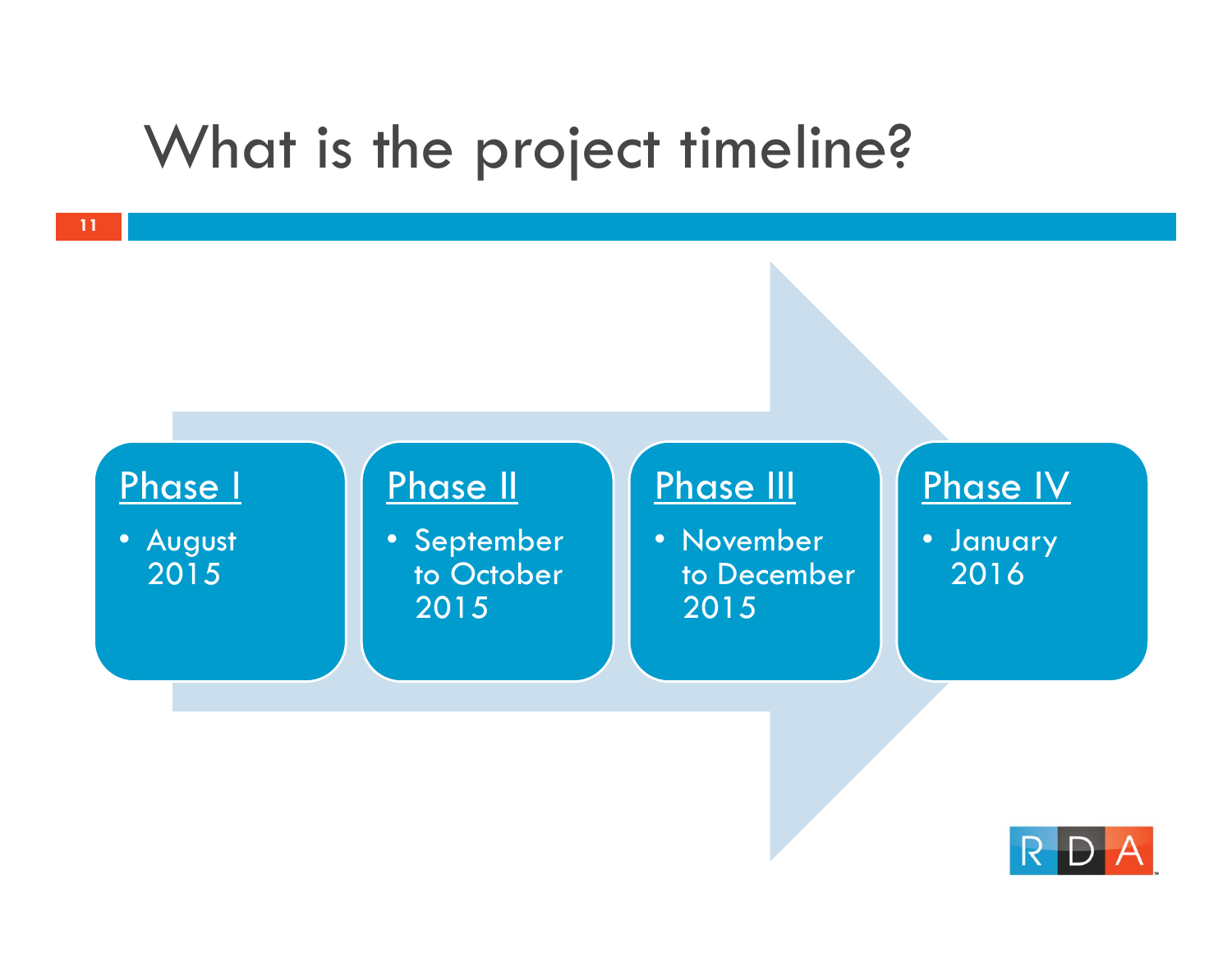### **Discussion**

 $\square$  Do you have any questions about the planning process?

- $\square$  Do you have any specific feedback about the planning process?
- $\Box$  Is there anything else you think the County should know moving forward?